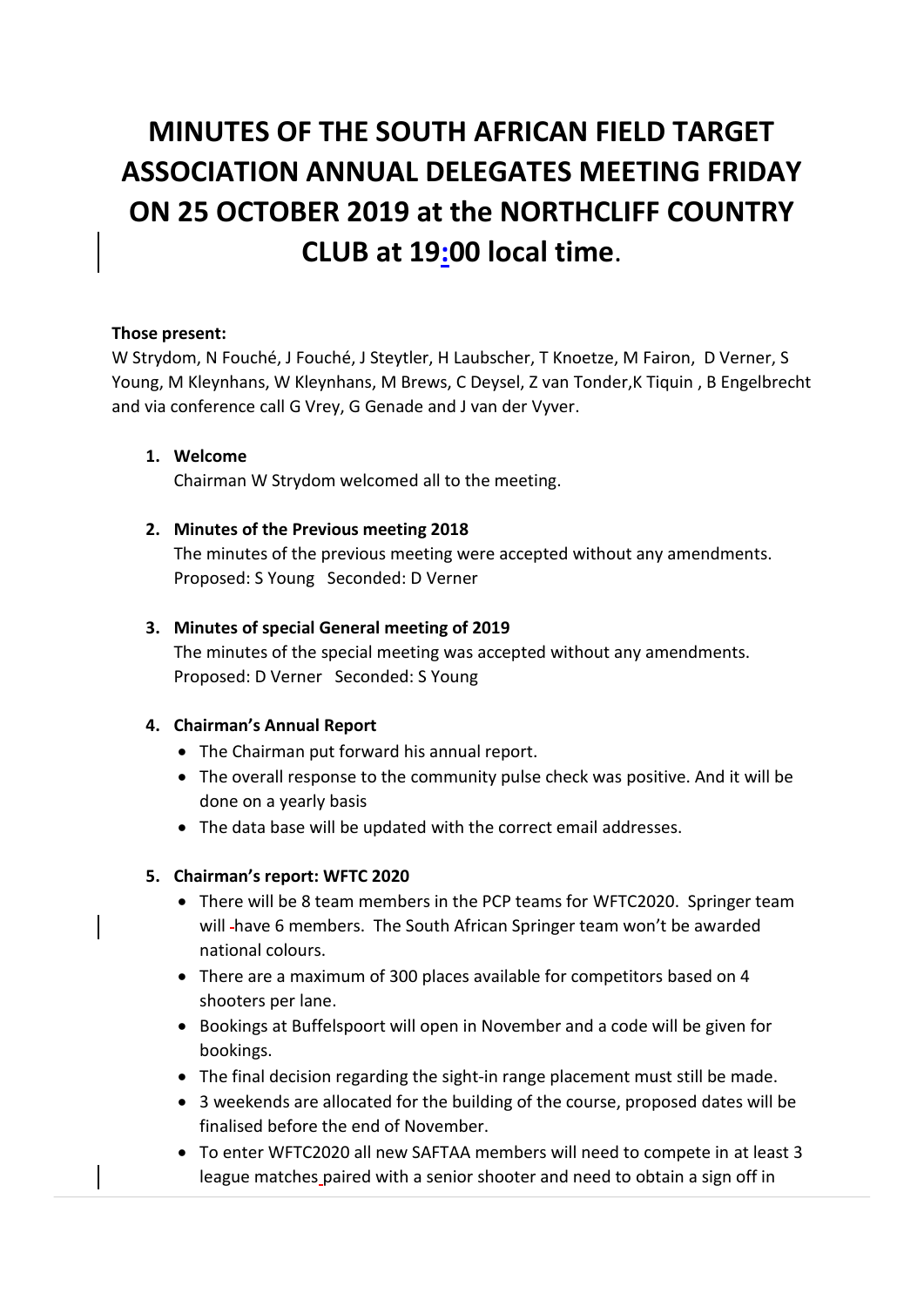terms of safety and rule knowledge. The cut-off date for this verification is 01 July 2020.

 The sponsorships are still a work in progress, Air Arms and JSB have both indicated that they will be sponsoring, it is not yet clear exactly what.

# **6. SAFTAA Financial Overview**

# **6.1 Membership fees**

- It was decided to keep the membership fees the same as in 2019. R600 for seniors and R300 for juniors and family members.
- Members who renew their membership before 1 January 2020 will pay R550 and R275 respectively.

## **6.2 Financial Report and Budget**

- NF put forward the financial statements for the year.
- The profit for the year went down due to the fact that the entry fees for the Proteas at Worlds in England was high and we had 5 new Proteas and SAFTAA always purchase the blazer for all new Proteas.
- The profit hopefully will increase in 2020 as we expect an increase in members due to the Worlds being held in South Africa.

# **6.3 WFTC 2020 Financial report and budget**

- NF provided a budget for the expected costs to host Worlds.
- All costs are based on quotations obtained.
- We will need 162 entries to break even with the costs involved.
- Separate financial records will be kept for WFTC2020.
- SAFTAA members can pay their entry to the WFTC2020 in 5 payments (R500) each), if an entrant misses a payment, they will lose their spot and payment unless a valid reason is provided.

## **7. Constitutional amendment to include RO Liaison Officer on Exco**

It was agreed in principle to include the RO Liaison Officer as part of Exco, increasing the EXCO member number to seven.. This will require an amendment to the SAFTAA Constitution.

## **8. Election of SAFTAA Committee: See attached sheet.**

Elections were held and the following members were elected.

**Chairman: Wian Strydom Vice Chairman: Jan Steytler Treasurer: Nettie Fouché Technical Officer: Mark Fairon Secretary: Marinda Kleynhans Development and Liaison Officer: Zelna van Tonder**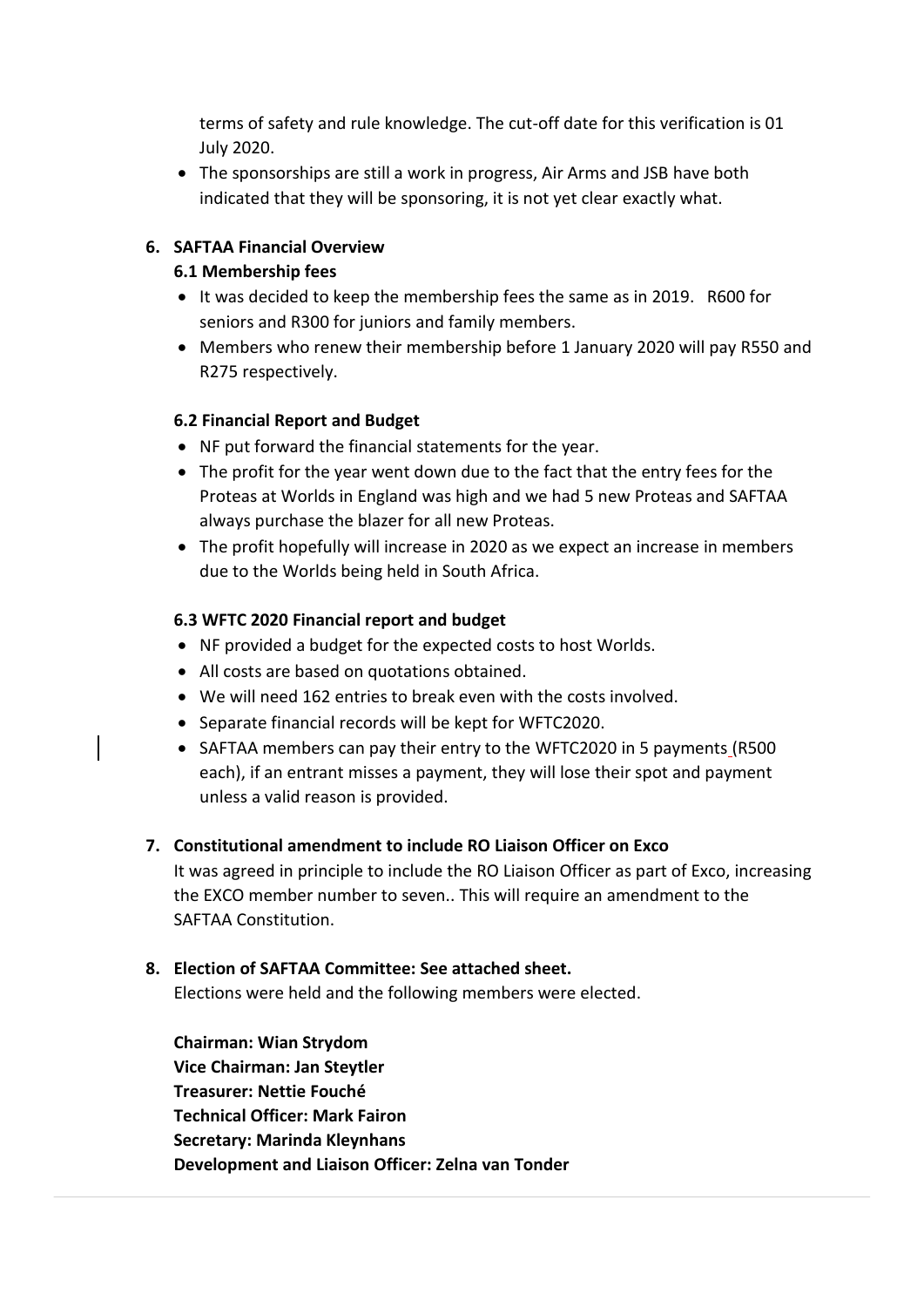#### **Range Officer Liaison: Werner Kleynhans**

#### **9. Discussion Points raised by Clubs**

#### **Inyathi**

## **9.1 Request for a separate springer log to help boost interest for Worlds 2020.**

The delegates agreed to the request to keep a separate springer log. The log will run from 1 January – 31 December. The top score of the day will remain the measurement for the % scores.

# **9.2 SAFTAA to provide more clarity around rule 5.16. "Coaching or Barracking "of competitors.**

- The current rule state: 5.16 Unacceptable conduct in the completion area will not be tolerated. Coaching or barracking of a competitor in competition is prohibited.
- This has always been understood as coaching is not allowed by an external party, only competitors for the day may help and assist in the shoot.
- Barracking (to jeer, heckle or shout at a competitor) is never allowed.
- Juniors and beginners in the sport benefit from shooting with experienced shooters. As some of the juniors will not ask to be partnered with an experienced shooter, it is requested that the admin at the leagues pair juniors and beginners with experienced shooters.

# **9.3 Request for an even spread of league dates to have no more than 2 league weekends per month to allow for more open weekends for promotional and development activities and preparations for worlds 2020**

Request was agreed to. NF will send out the proposed dates for all the leagues for 2020.

#### **Big Five/Lead Heads**

## **9.4 Beer drinking issue – (Change the Constitution to read: "Before an individual has completed his/her last shot."**

This has been discussed several times and there was unanimous agreement that the rule will stay the same for safety purposes. It is also against the law to *handle* a firearm whilst under the influence of alcohol. No alcohol may be consumed until the last shot of the competition.

## **9.5 WFTC2020 – see Item 6.3 Any further clarification on WFTC2020 South Africa**  Refer to points 5 and 6.3